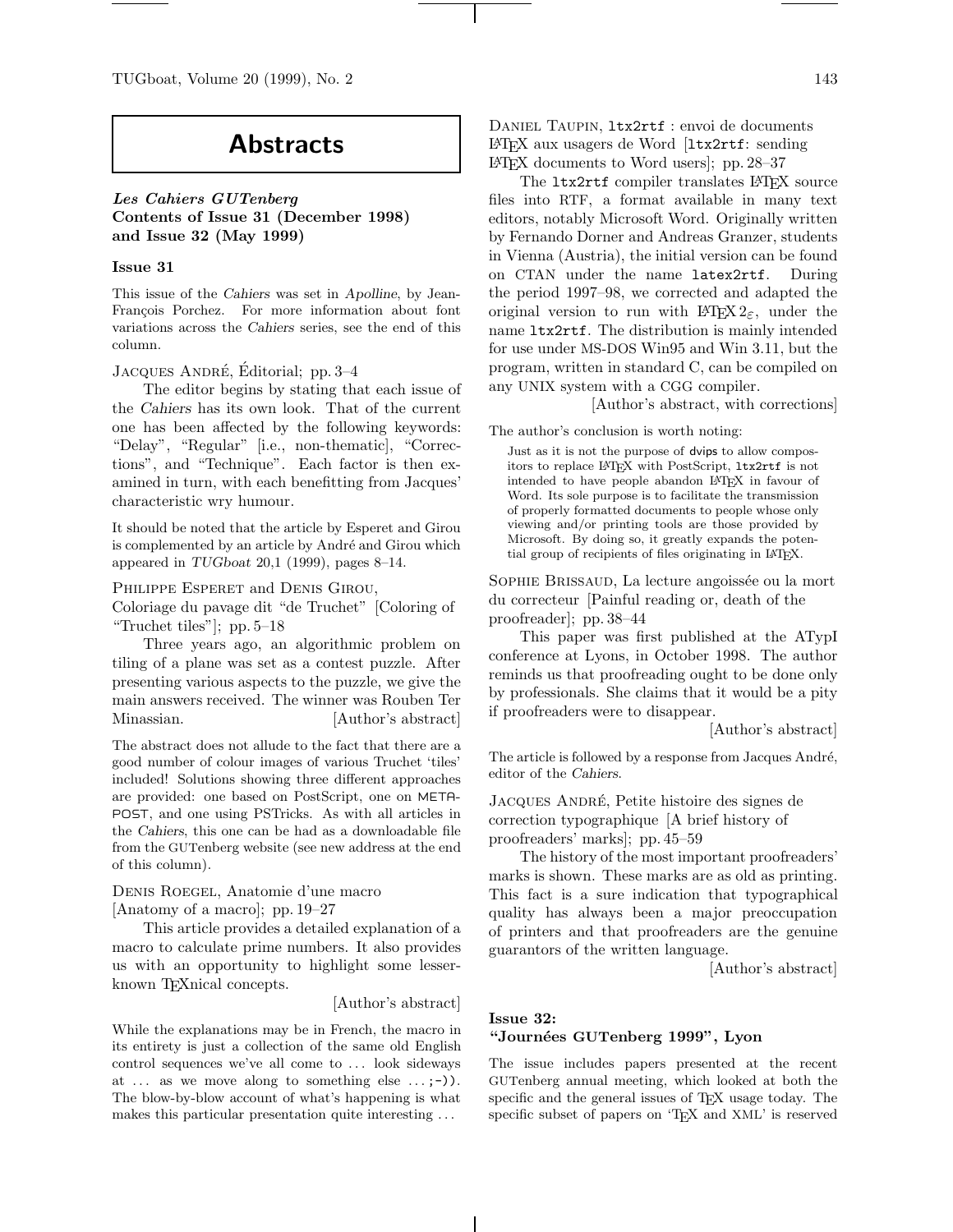144 TUGboat, Volume 20 (1999), No. 2

for *Cahiers* 33/34, a double issue. The papers outside that set are included here.

This issue was set in *ITC New Baskerville*, with *Gill Sans* for \sf and *Letter Gothic* for \tt. Of special interest are the sample pages of *SMF Baskerville*, a math font by Yannis Haralambous.

THIERRY BOUCHE, Editorial : T<sub>F</sub>X à

l'approche du III<sup>e</sup> millénaire : état des lieux et perspectives [Editorial: As we approach the third millennium  $\ldots$ ; pp. 3–4

The editor muses over the redirection of TEX's efforts from purely paper-based to the everexpanding electronic permutations for displaying text and math. The articles in the issue are similarly quite broad in range, from beautiful typesetting (books, fonts, screen displays) to ever-improving tools (CDs and packages for French-language materials) to access TEX's capabilities, with a fair-sized detour to the world of musical notation.

As for the more specific focus of T<sub>E</sub>X and XML, the theme of GUTenberg's annual meeting, readers will find the conference papers in the next *Cahiers*, a double issue (no. 33/34).

YANNIS HARALAMBOUS, Une police mathématique pour la Société mathématique de France : le *SMF Baskerville* [A math font for the French Math Society: SMF Baskerville]; pp. 5–20

The author describes in detail the evolution and design issues involved with creating a math Baskerville to work with the well-known text Baskerville. The introduction moves quickly but surely over what is becoming well-known ground, in terms of what is currently available as fully developed math fonts and current strategies to expand the repertoire of workable and aesthetically acceptable combinations of math and text fonts. The paper then moves through a brief history of the Baskerville font, and provides information on where the various commercial components can be acquired— this is not free-ware! And finally, the details dear to a font designer's heart, including a set of figures to compare a half-page of mathematics published by the Presses Universitaires de France with the same material set in SMF Baskerville, and closing with over 5 pages of Baskerville math, using examples from testmath.tex, an AMS test file.

Note: A reminder that another approach, that of combining elements from various fonts to arrive at a workable math font, was described in a recent issue of *TUGboat*. See Thierry Bouche, "Diversity in Math Fonts," *TUGboat* 19,2 (1998), pages 121–135. As well, in the same issue, on pages 176–187, Alan Hoenig described "Alternatives to Computer Modern Mathematics". The number of viable alternatives to the very complete CMR

math fonts is rapidly expanding and everyone who works in mathematics typesetting should be heartened by all this activity.

HÀN THẾ THÀNH, Améliorer la typographie de TEX [Improving TEX's typography]; pp. 21–28

This paper describes an attempt to improve TEX's typeset layout in pdfTEX, based on the adjustment of interword spacing after the paragraphs have been broken into lines. Instead of changing only the interword spacing in order to justify text lines, we also slightly expand the fonts on the line as well in order to minimise excessive stretching of the interword spaces. This font expansion is implemented using horizontal scaling in PDF. When such expansion is used conservatively, and by employing appropriate settings for TEX's line-breaking and spacing parameters, this method can improve the appearance of TEX's typeset layout.

[Author's abstract]

This is a translation (by Thierry Bouche) of the original paper, first presented at TUG'98 in Torún, Poland (August 1998). The article appeared in *TUGboat* 19,3 (1998), pages 284–288, where it was called "Improving TEX's Typeset Layout".

LAURENT GUILLOPÉ, Statique et dynamique de documents mathématiques [Static and dynamic aspects of mathematics documents]; pp. 29–34

Various prototypes intended to examine a set of mathematics criteria are described. Even if none meet the contradictory requirements for this sort of numerical display, definite progress can, nevertheless, be noted.

Keywords: databank, reader, formula, mathematics, PDF, HTML, Internet

[Translation of French résumé]

A translation of the final paragraph of the introduction might help clarify things a little:

This article is placed in the midst of the general framework of opposition between the static (books) and the dynamic (electronic representations). TEX, as lingua franca in the mathematical research community (amongst others) plays a pivotal role. And yet, it rapidly falls away in the face of the contradictory constraints of such displays; it is the resolution of these contradications which interests us here. Initial choices, preferred constraints, these yield quite different results.

José Grimm, Le rapport d'activité de l'Inria [Inria activity reports]; pp. 35–45

This article focusses on production of Inria's activity reports, starting with a collection of some 80 different LATEX documents, and then printed in 9 hardcopy volumes (totally some 2,294 A4 sized pages), translated into HTML via latex2html (3,131 web pages). Three document classes are used,